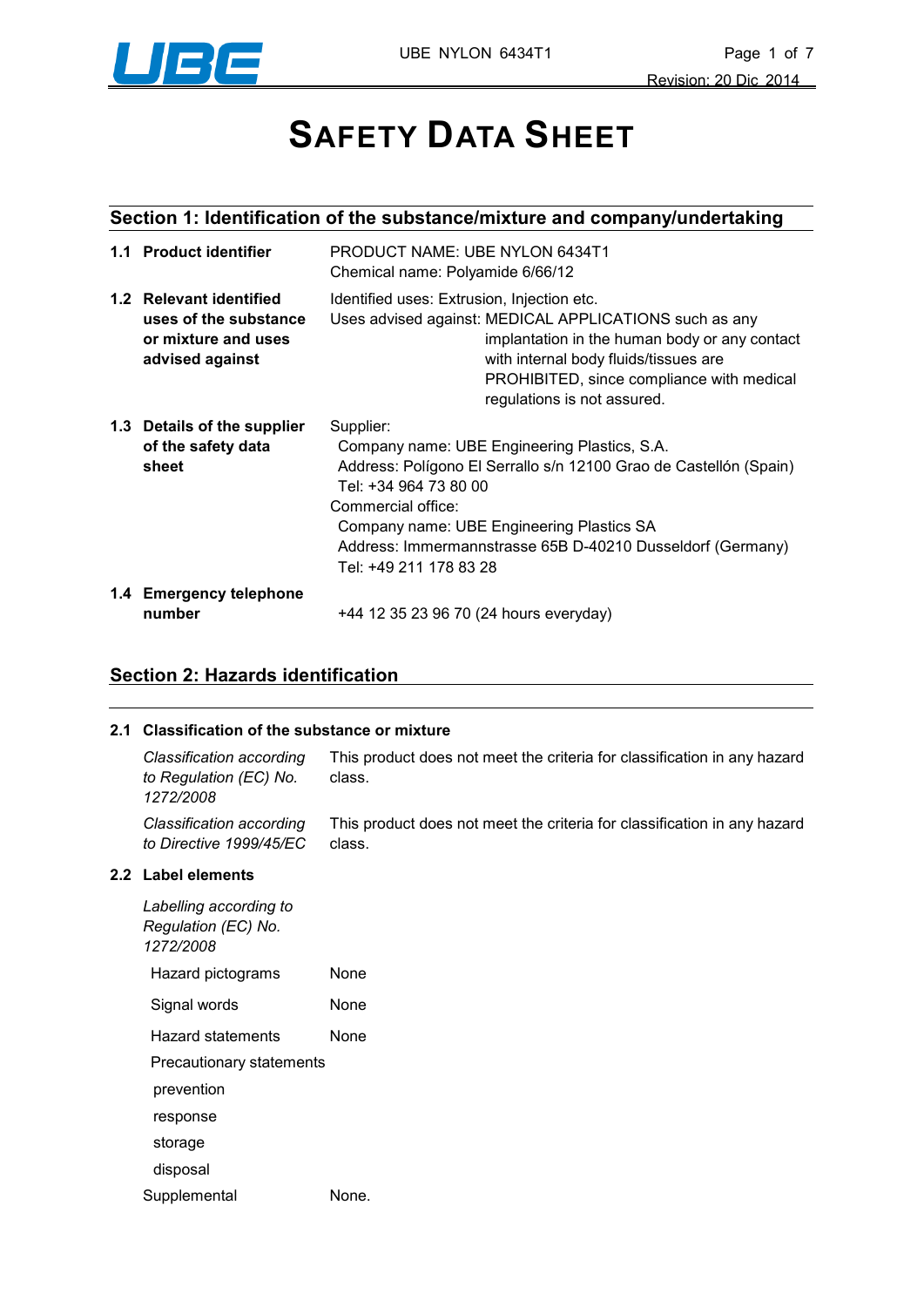#### information

| Labelling according to<br>Directive 1999/45/EC                      |           |
|---------------------------------------------------------------------|-----------|
| Symbols                                                             | None      |
| Symbol letters                                                      | None      |
| R phrases                                                           | None      |
| S phrases                                                           | None      |
| 2.3 Other hazards                                                   | None.     |
| 2.4 The main symptoms<br>and emergency<br>summary after<br>exposure | Not found |

#### **Section 3: Composition/information on ingredients**

| 3.1 Composition of Mixture |                |                               |                             |            |
|----------------------------|----------------|-------------------------------|-----------------------------|------------|
| Declarable components      | Conc. $(wt\%)$ | REACH<br>Registration No.     | EC No.                      | CAS No.    |
| Polyamide 6/66/12          | >99            | Non classified<br>constituent | Not applicable<br>(Polymer) | 40959-29-3 |
| others                     | ← 1            |                               |                             |            |

#### **3.2 Information of hazardous ingredients**

*Components Name* Within the present knowledge of the supplier, this product does not contain any hazardous ingredients in quantities requiring reporting. *Classification according to Regulation (EC) No. 1272/2008*  Not applicable *Classification according to Directive 67/548/EEC*  Not applicable

#### **Section 4: First aid measures**

## **4.1 Description of first aid measures**

| Inhalation  | If exposed to vapours from heating and molding material, remove to<br>fresh air. If symptoms, coughing and discomfort in nose and throat<br>remain, get medical attention. |
|-------------|----------------------------------------------------------------------------------------------------------------------------------------------------------------------------|
| <b>Skin</b> | Wash material off skin with plenty of water and soap.<br>If redness, itching or burning sensation develops, get medical<br>attention.                                      |
|             | If molten polymer contacts skin, cool immediately with cold and clean<br>water.                                                                                            |
|             | Do not attempt to peel the solidified polymer from skin, and get<br>medical attention for thermal burn.                                                                    |
| Eve         | Immediately flush with plenty of clean water for at least 15 minutes.                                                                                                      |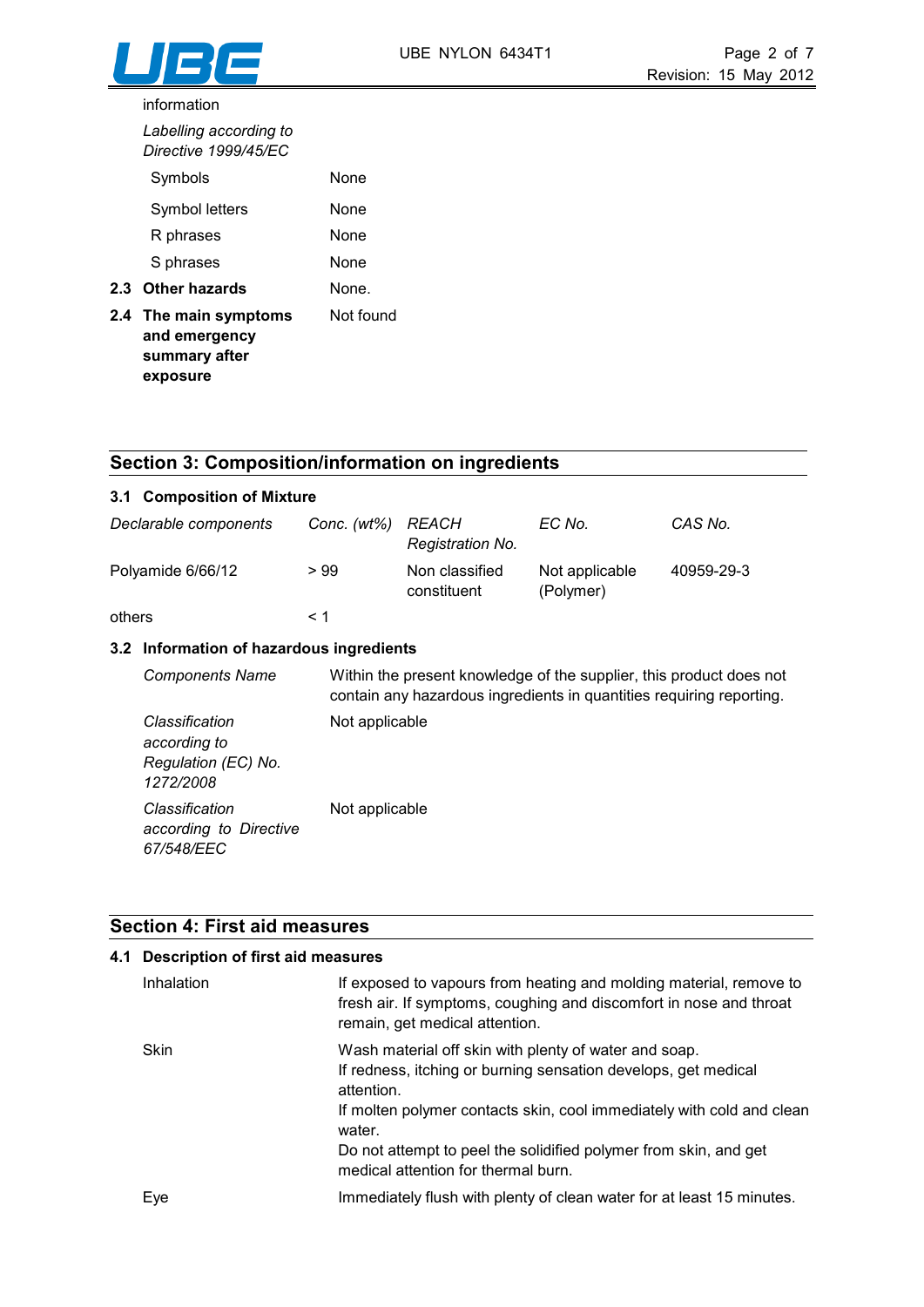

If redness, itching or burning sensation develops, do not rub eyes and immediately get medical attention.

Ingestion If swallowed, wash out mouth thoroughly and give water to drink. Seek immediate medical attention. Speed is essential. Do not induce vomiting, unless instructed by medical personnel.

**4.2 Most important symptoms and effects,**  Expected to cause burns to skin. Irreversible dermatitis will occur if you do not wash affected skin immediately and thoroughly.

**both acute and delayed 4.3 Indication of any immediate medical** 

> **attention and special treatment needed**

Not available

## **Section 5: Firefighting measures**

| 5.1 Extinguishing media                                           |                                                                                                                                                                        |  |
|-------------------------------------------------------------------|------------------------------------------------------------------------------------------------------------------------------------------------------------------------|--|
| Suitable                                                          | Water, dry chemical and carbon dioxide                                                                                                                                 |  |
| Unsuitable                                                        | None.                                                                                                                                                                  |  |
| 5.2 Special hazards arising<br>from the substance or<br>mixture   | May produce harmful gasses, primary CO, CO2 and small amount of<br>HCN and NH3.                                                                                        |  |
| 5.3 Advice for firefighters                                       | Remove containers from fire or cool them with water spray.<br>Firefighters should wear an approved self-contained breathing<br>apparatus and full protective clothing. |  |
| 5.4 Special protective<br>device to protect the<br>fire fighters. | Put protective equipment such as self-contained breathing apparatus<br>and firefighter suit etc.                                                                       |  |

#### **Section 6: Accidental release measures**

| 6.1 Personal precautions,<br>protective equipment<br>and emergency<br>procedures | For large-scale spills, ensure full personal protection is worn (see<br>Section 8). Stop leak if possible without personal risk. |
|----------------------------------------------------------------------------------|----------------------------------------------------------------------------------------------------------------------------------|
| 6.2 Environmental<br>precautions                                                 | Prevent from contaminating soil and/or from entering, sewage,<br>drainage systems and/or bodies of water.                        |
| 6.3 Methods and material<br>for containment and<br>cleaning up                   | Sweep up to prevent slipping on polymer pellets and collects into<br>suitable containers for disposal.                           |
| 6.4 Reference to other<br>sections                                               | For recommended personal protective equipment, see Section 8.<br>For disposal considerations, see Section 13.                    |
| 6.5 Precautious measures<br>to prevent secondary<br>hazards                      | Remove combustible materials and ensure adequate ventilation.                                                                    |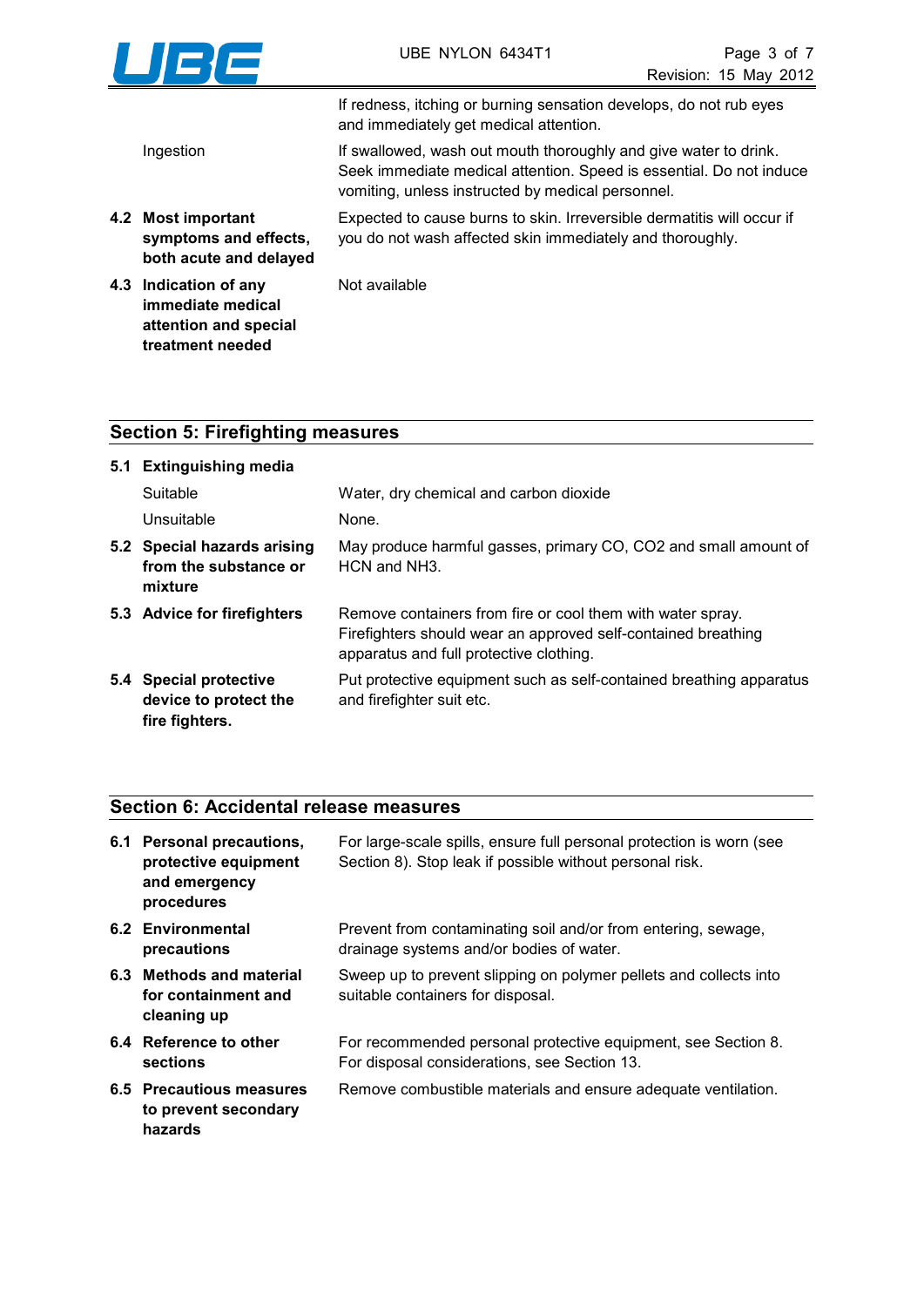

## **Section 7: Handling and storage**

| 7.1 Precautions for safe<br>handling                                   | At molding process, avoid inhalation of vapours from machine and<br>contacting with molten polymer. Reinforcing material and polymer<br>dust may cause irritation and redness of skin and eye.<br>After handling, wash with soap and plenty of clean water.<br>Not to eat, drink and smoke in work areas.<br>Remove contaminated clothing and protective equipment before<br>entering eating areas. |
|------------------------------------------------------------------------|-----------------------------------------------------------------------------------------------------------------------------------------------------------------------------------------------------------------------------------------------------------------------------------------------------------------------------------------------------------------------------------------------------|
| 7.2 Conditions for safe<br>storage, including any<br>incompatibilities | In case of pellet, transfer of polymer pellets will produce static<br>electricity. This should be reduced or eliminated as much as possible<br>since they provide a source of ignition for flammable vapour or<br>gasses that may be present in an industrial area or can shock<br>operators.                                                                                                       |
| 7.3 Specific end use(s)                                                | No additional information available.                                                                                                                                                                                                                                                                                                                                                                |

## **Section 8: Exposure controls/personal protection**

#### **8.1 Control parameters**

|     | EU limit values                       | Not available.                                                                                                                                                                                                                                                                                        |
|-----|---------------------------------------|-------------------------------------------------------------------------------------------------------------------------------------------------------------------------------------------------------------------------------------------------------------------------------------------------------|
|     | US limit values                       | As particulates not otherwise regulated (Polyamide 6/66/12):<br>OSHA 15 mg/m <sup>3</sup> (TWA); total dust<br>5 mg/m <sup>3</sup> (TWA); respirable dust                                                                                                                                             |
|     | Other: human health<br>(DNELs, DMELs) | Not available.                                                                                                                                                                                                                                                                                        |
|     | Other: environmental<br>(PNEC)        | Not available.                                                                                                                                                                                                                                                                                        |
| 8.2 | <b>Exposure controls</b>              |                                                                                                                                                                                                                                                                                                       |
|     | Engineering controls                  | Adequate ventilation should be maintained at handing.<br>Additionally, local exhaust ventilation recommended at molding<br>process.                                                                                                                                                                   |
|     | Personal protective<br>equipment      | Respiratory: Unnecessary under normal processing.<br>Hand protection: At treating hot polymer or molding process, heat-<br>resistant leather gloves should be required<br>Eye protection: Safety goggles should be worn. At treating hot<br>polymer or molding, face shield should be<br>recommended. |
|     |                                       | Skin protection: Safety shoes or boots. Chemical resistant clothes                                                                                                                                                                                                                                    |
|     | Environmental exposure<br>controls    | Do not empty into drains or the aquatic environment.                                                                                                                                                                                                                                                  |

## **Section 9: Physical and chemical properties**

#### **9.1 Information on basic physical and chemical properties**

| Appearance      | White pellets   |
|-----------------|-----------------|
| Odour           | Slight Odour    |
| Odour threshold | Not applicable. |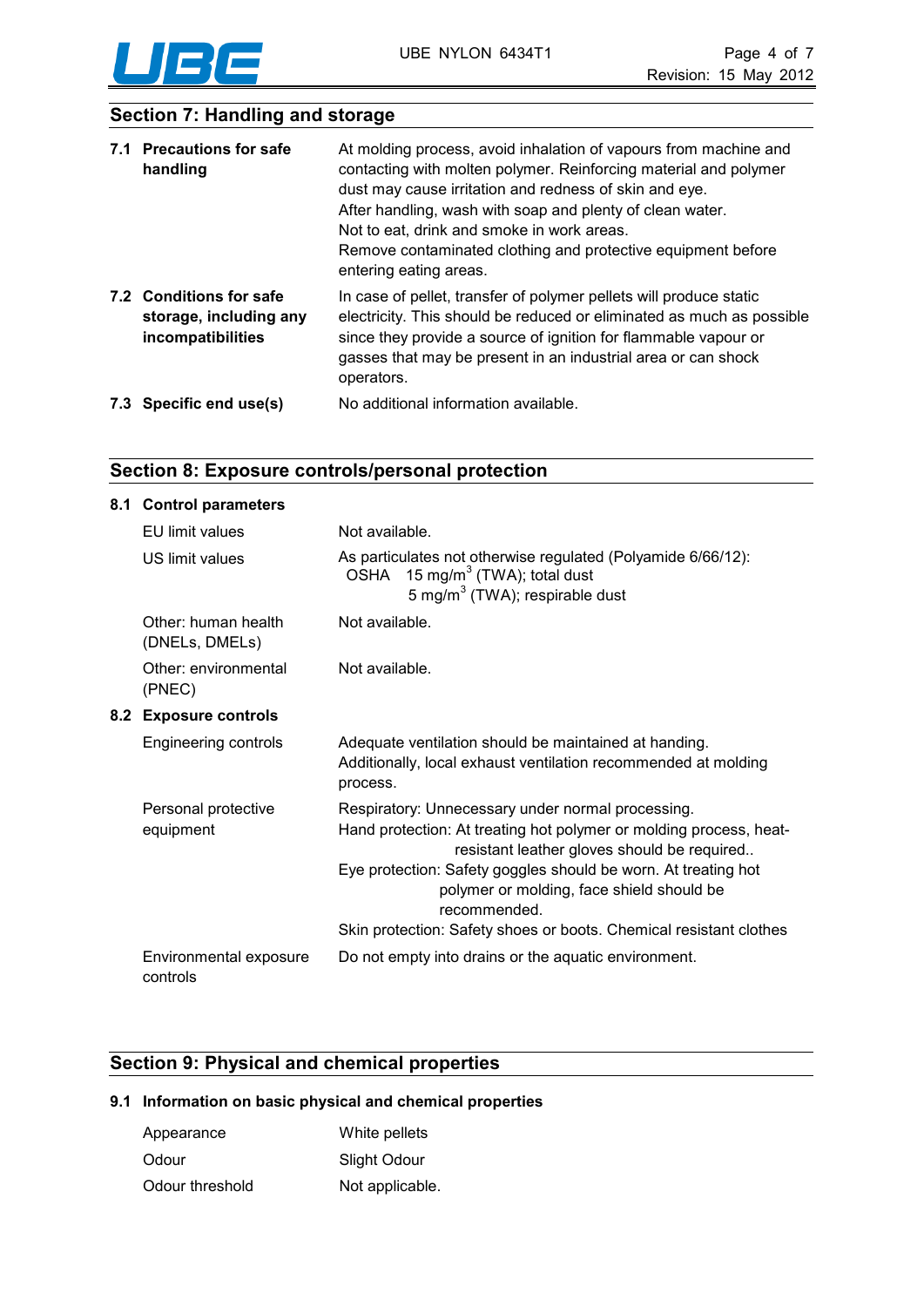

| рH                          | Not applicable.              |
|-----------------------------|------------------------------|
| Melting/freezing point      | Not tested.                  |
| Initial boiling point/range | Not tested.                  |
| Flash point                 | Not tested.                  |
| Evaporation rate            | Not applicable for solid.    |
| Flammability (solid, gas)   | Not tested.                  |
| Flamm. or expl. limits      | Not applicable for solid.    |
| Vapour pressure             | Not applicable for solid.    |
| Vapour density              | Not applicable for solid.    |
| Relative density            | Not tested.                  |
| <b>Solubilities</b>         | Water solubility: Negligible |
| Partition coeff. $(K_{ow})$ | Not applicable.              |
| Auto-ignition temp.         | Not tested.                  |
| Decomposition temp.         | Not tested.                  |
| Viscosity                   | Not applicable for solid.    |
| <b>Explosive properties</b> | Not explosive.               |
| Oxidising properties        | Not oxidising.               |
| 9.2 Other information       | Not available                |

# **Section 10: Stability and reactivity**

| <b>10.1 Reactivity</b>                                       | No additional information available.                                                              |
|--------------------------------------------------------------|---------------------------------------------------------------------------------------------------|
| <b>10.2 Chemical stability</b><br><b>10.3 Possibility of</b> | Stable under recommended storage and handling conditions.<br>No additional information available. |
| hazardous reactions                                          |                                                                                                   |
| <b>10.4 Conditions to avoid</b>                              | Avoid heat, flames, sparks and other sources of ignition and high<br>temperature.                 |
| 10.5 Incompatible materials                                  | Strong acids, bases and oxidizing agents                                                          |
| 10.6 Hazardous<br>decomposition<br>products                  | Primary CO, $CO2$ and small amount of HCN, NH <sub>3</sub>                                        |

## **Section 11: Toxicological information**

#### **11.1 Information on toxicological effects**

| Acute toxicity                       | Not classified (Lack of data) |
|--------------------------------------|-------------------------------|
| Skin corrosion/irritation            | Not classified (Lack of data) |
| Serious eye<br>damage/irritation     | Not classified (Lack of data) |
| Respiratory or skin<br>sensitisation | Not classified (Lack of data) |
| Germ cell mutagenicity               | Not classified (Lack of data) |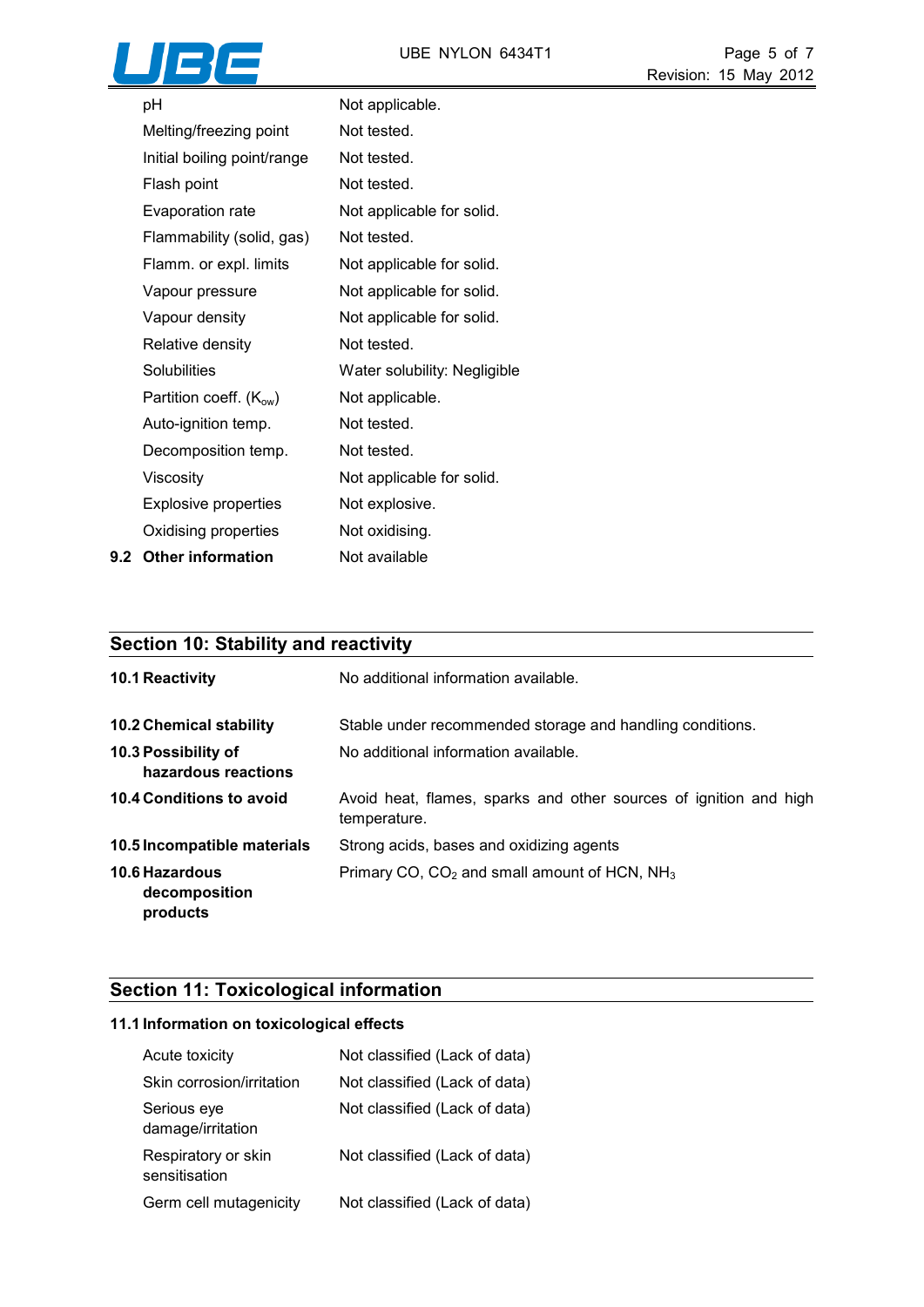

| Carcinogenicity           | Not classified (Lack of data) |
|---------------------------|-------------------------------|
| Reproductive toxicity     | Not classified (Lack of data) |
| STOT-single exposure      | Not classified (Lack of data) |
| STOT-repeated<br>exposure | Not classified (Lack of data) |
| Aspiration hazard         | Not classified (Lack of data) |

# **Section 12: Ecological information**

| <b>12.1 Toxicity</b>                              | No additional information available |
|---------------------------------------------------|-------------------------------------|
| 12.2 Persistence and<br>degradability             | No additional information available |
| <b>12.3 Bioaccumulative</b><br>potential          | No additional information available |
| 12.4 Mobility in soil                             | No additional information available |
| 12.5 Results of PBT and<br><b>vPvB</b> assessment | No additional information available |
| 12.6 Other adverse effects                        | No additional information available |

# **Section 13: Disposal considerations**

| <b>13.1 Waste treatment</b><br>methods | Disposal must be in accordance with current national and local<br>regulations. Chemical residues generally count as special waste.<br>General EU requirements are given in Directive 2008/98/EC. |
|----------------------------------------|--------------------------------------------------------------------------------------------------------------------------------------------------------------------------------------------------|
|                                        | Packaging may contain residues of the product and should be treated<br>accordingly. Do not dump this material into sewers, on the ground, or<br>into any body of water.                          |

# **Section 14: Transport information**

| 14.1 UN Number                                                                               | The mixture is not classified.                       |
|----------------------------------------------------------------------------------------------|------------------------------------------------------|
| 14.2 UN proper shipping<br>name                                                              | The mixture is not classified.                       |
| 14.3 Transport hazard<br>class(es)                                                           | The mixture is not classified.                       |
| 14.4 Packing group                                                                           | The mixture is not classified.                       |
| <b>14.5 Environmental hazards</b>                                                            | Not classified as environmentally hazardous.         |
| 14.6 Special precautions for<br>user                                                         | No dangerous good in sense of transport regulations. |
| 14.7 Transport in bulk<br>according to Annex II<br>of MARPOL73/78 and<br>the <b>IBC</b> Code | Not applicable.                                      |